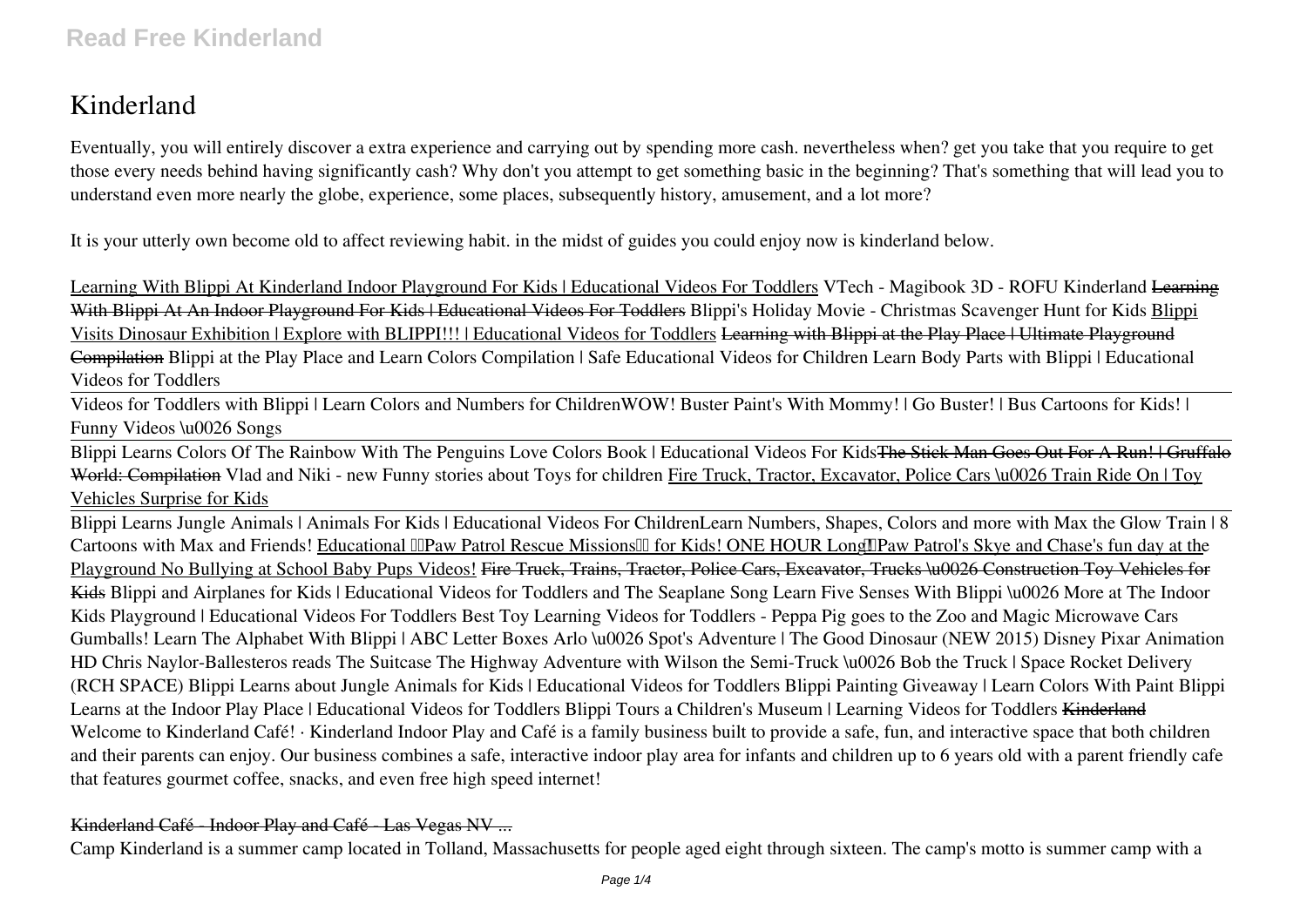# **Read Free Kinderland**

conscience since 1923.The main topics of the curriculum are: equality, peace, community, social justice, activism, civil rights, Yiddishkeit, and friendship.Campers may stay for four weeks in July, three weeks in August, or all seven of the offered weeks.

## Camp Kinderland - Wikipedia

Kinderland is an academic preschool & childcare centre in Longview, Washington. It offers opportunities to join fun projects. Call 360 575-1234 for details.

## Kinderland

KINDERLAND DAY CARE / PRESCHOOL is a Child Care - Pre School in BROOKLYN NY. It has maximum capacity of 64 children. The provider accepts children ages of: 2 YEARS - 5 YEARS; 0 YEARS - 2 YEARS. The license number is: 53178.

## Kinderland Day Care / Preschool | BROOKLYN NY

Kinderland Daycare Inc. is a New York Domestic Business Corporation filed on December 17, 2010. The company's filing status is listed as Active and its File Number is 4032390. The Registered Agent on file for this company is Kinderland Daycare Inc. and is located at 1637 45th Street, Brooklyn, NY 11204.

## Kinderland Daycare Inc. in Brooklyn, NY | Company Info ...

Shuln and Camp Kinderland became associated with the Jewish-American section; this section later becomes the Jewish Peoplells Fraternal Order (JPFO). 1938: There is a visiting day every weekend. 1939: Tents are still used for at least some of the campers. Camp Lakeland is established for adults on the same property.

## Camp Kinderland Alumni Association

Camp Kinderland was founded on Sylvan Lake in Hopewell Junction, NY in 1923 by members of The Workmen's Circle who worked in the organization's New York City Schools. The camplls founders sought to create a summer youth camp that would not only provide a recreational escape for the children of working people from the tenements of New York ...

# Camp "Kinderland" (Hopewell Junction, N.Y.) - Social ...

23 apr 2020 - ОБЩИ УСЛОВИЯ НА ФЕЙСБУК ИГРА "РОЖДЕН ДЕН kinderland" 10 Apr 2020 - Моден анти-кризисен план! 09 Apr 2020 - 10-те тайни на изгодния шопинг в Kinderland!

#### Kinderland

Kikkerland Design Inc. Where creativity runs rampant and even the most utilitarian gadget becomes a delightful discovery!

#### Home <sup>[]</sup> Kikkerland Design Inc

Kontakt : Adresa Miestneho priesmyslu 1085 02901 Námestovo | Telefón +421 918 990 098 | E-mail manager@kinderlandno.sk<br>Page 2/4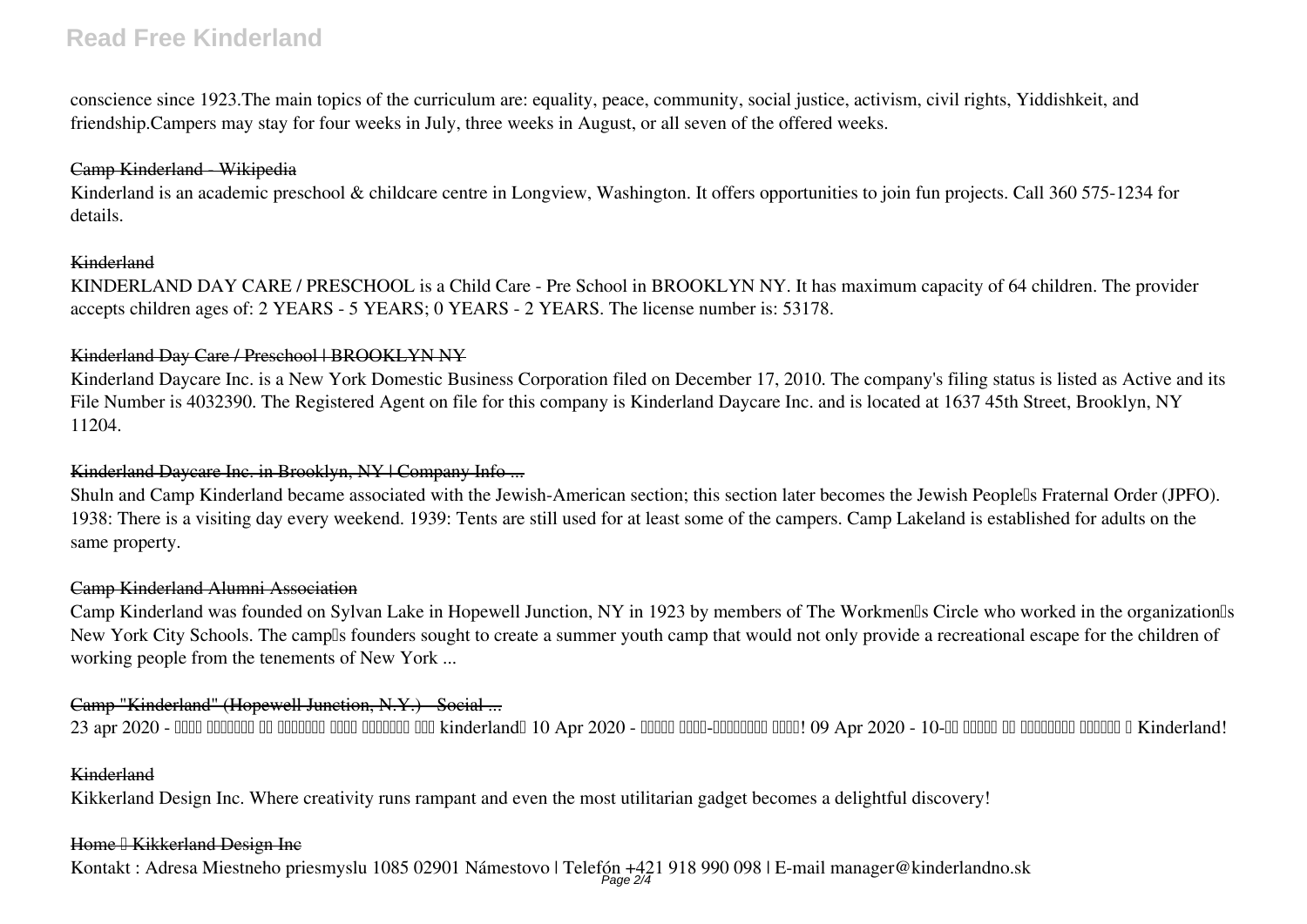# Kinderland | Kontakt | Zábavné centrum, ktoré každodenne ...

Kinderland Kids Hair Salon is a kid<sup>''</sup>s salon in Feasterville-Trevose, PA that specializes in hair braiding, girl<sup>''</sup>s haircut, child<sup>''</sup>s 1st haircut, & more! Call  $(215)$  355-2887 for a kidlls hair stylist today.

## Kidlls Salon in Feasterville-Trevose, PA | (215) 355-2887 ...

The health and safety of our children and colleagues at Kinderland is our utmost priority. To combat the spread of COVID-19, Kinderland is taking serious precautionary measures to protect our children, colleagues and families. In line with government regulations, visitors will not be allowed to enter our centres at the moment.

# Infant & Child Care | Kinderland SG Premium Preschool

kinderland and kids inc. are privately owned child care facilities in cupertino and sunnyvale, california.

#### Kinderland

Kinderland Cafe offers many affordable pricing options. Choose between pre paid fun card, or single entry visits. Option 1: Single Entry Visit. One time access to Kinderland Indoor Play and Cafe during regular hours of operation; \$12.00/visit for the first child; \$10.00/visit for each additional sibling; \$ 6.00/Pre-Walkers

Prices Kinderland Cafe Indoor Play and Café Kinderland Daycare & After-School Program, Brooklyn, New York. 94 likes · 4 were here. Day Care And After School Program

#### Kinderland Daycare & After-School Program - Home | Facebook

Kinderland is a child care center that has provided quality infant and preschool programs to Redding children since April of 2004. Our seven classrooms enable us to provide appropriate learning experiences to children of different ages and ability levels.

#### Child Care | Preschool | Kindergarten | Kinderland

Ormoc Kinderland, Inc. We are ready for distance learning! Contact Us E-Class. Parents Video Supports. What is an E-Class. E-Class is an Online learning tool for schools developed by EonBotz Robotics. An Online Learning Management System designed for Philippine Schools. That can be used from preschool to college.

# Ormoc Kinderland, Inc. <sup>[]</sup> Academic Excellence <sup>[]</sup> Christian

Singapore School Kinderland Singapore School is an English Medium school located in Gulshan area of the Dhaka city that facilitates learning of students from Pre-school to Grade 12. Quality international standard education is ensured for students of both local and international residents here.